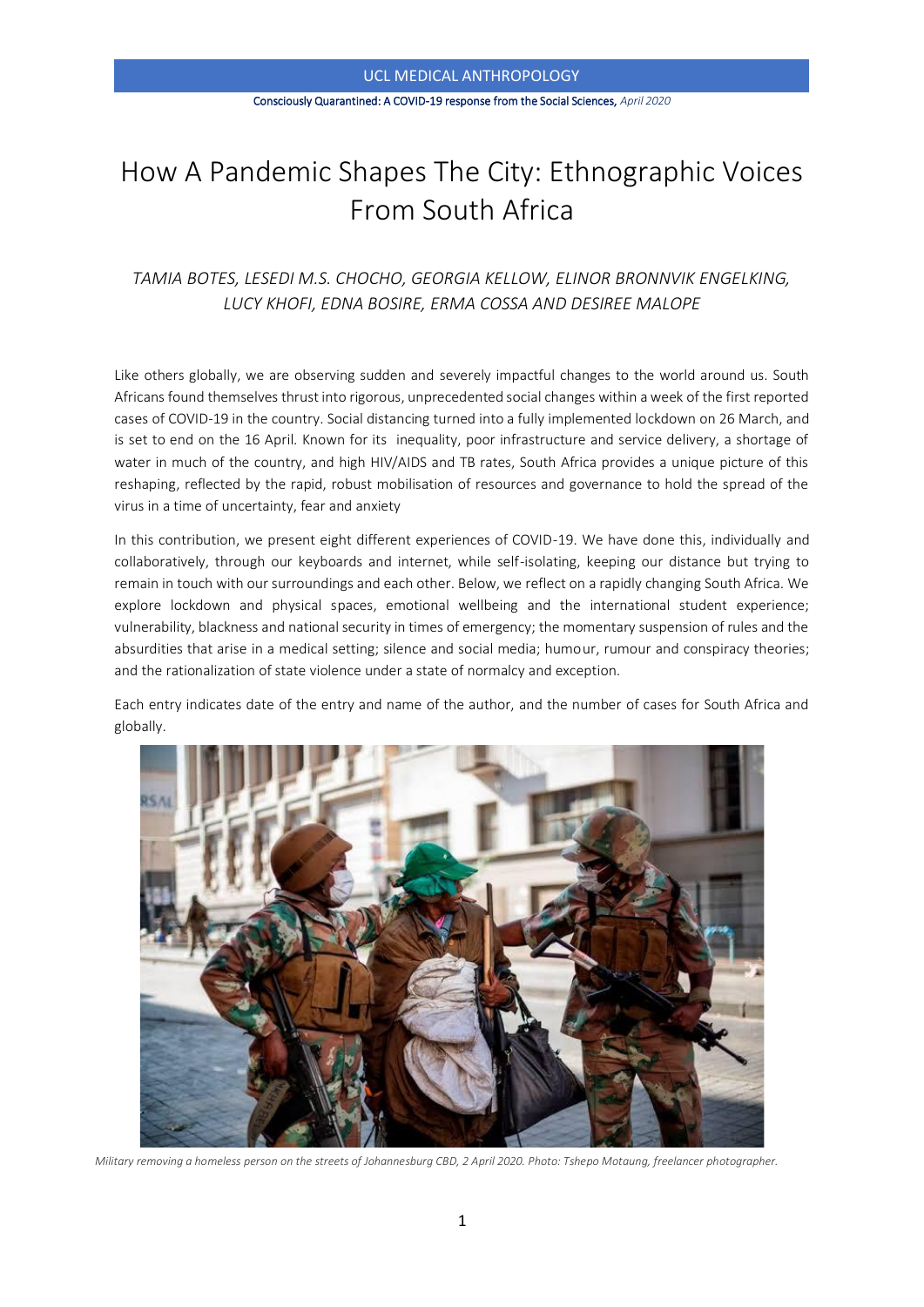Consciously Quarantined: A COVID-19 response from the Social Sciences, *April 2020*

## April 2, Tamia. 1,462; 1,011,490

"LOCKDOWN: Cops face 3 counts of murder and other serious charges;" "DA calls for military ombudsman to investigate abuse by SANDF members during lockdown." The unfamiliar silence I have been waking up to each morning is drowned out by laughter and cheers of township residents filming the South African National Defence Force (SANDF) soldiers forcing black men to do squats and push-ups in the street as a form of punishment, for crimes unclear. It's drowned out by a heavy-handed policeman confiscating photographer Tracy Adam's cell phone as she tries to capture footage of assault in the Western Cape. The deployment of the SANDF and an increased presence of the South African Police Service (SAPS) and Metro Police, the 21-day lockdown and various relief measures, were steps taken by President Ramaphosa to 'flatten the curve' of the COVID-19 infection rate. However, what I see are videos of police and army violence in townships and city centers, very reminiscent of apartheid. This suggests Agambean notions of tracking the genealogical formation of bare life to the founding moments of democracy, exemplified in *habeas corpus* as well as the Declaration of the Rights of Man (1998: 129). Agamben argues that under states of exception, when violence is rationalized for the greater good, and imposed on vulnerable minorities, democracy unravels and reveals its authoritarian teeth (1998: 157). Similarly, with SANDF and police violence, COVID-19 has thrust South Africa into a state of disaster, and in doing so, ripped from the rainbow nation a façade of democracy that has operated since 1994. It exposes images of authoritarianism, echoes of apartheid.

What concerns me – here one could critique Agamben – is that the rationalization of violence we see now, under exceptional circumstances, is not new. The South African state did not need a state of emergency or disaster to deploy law enforcement during Marikana, for example (see Davies, 2015). Does the modern state need "exceptional circumstances" to introduce rationalized yet irrational violence upon certain portions of the population? In returning to Agamben, when one's body and rights as a subject are inextricably subject to the state, the state does not need exceptional circumstances to decide who are valued enough to be kept alive, and who are so devalued to devalue life and allow death; or in the case of Marikana, to kill rationally, even under a state of normalcy.

### April 3, Lesedi. 1,505; 1,100,000

Twitter has given me access to further understand the black lower-middle class South African experience.

In the beginning, the virus felt like a distant problem. But the arrival of COVID-19 in South Africa did not just impact and threaten the safety of South Africans' health. The type of urgency and demand for a fast response from the government and its agencies left many people vulnerable, people who already experienced forms of violation for personal or other reasons.

Through Black twitter, I came across various tweets and discussions around being black and how living in a black body during a time like this leaves you vulnerable to the power of the state. What is the black body's value? I began to think how the experience of blackness always comes attached with it some type of inequality or injustice. Blackness feels like you are constantly faced with the after-effects of structural violence or an oppressive regime. Being black means having to endure repeated long periods of vulnerability to violation. The health and security systems in South Africa come with a history that has undeniably stained black lived experience. The systems symbolize both good and bad.

COVID-19 has required government to take the utmost precautions and actions, such as implementing a national lockdown to prevent the spread of the virus. But the deployment of SANDF and increased visibility of SAPS on the streets of South Africa hit a nerve with Black Twitter. People were afraid of how the police might respond and react during this time.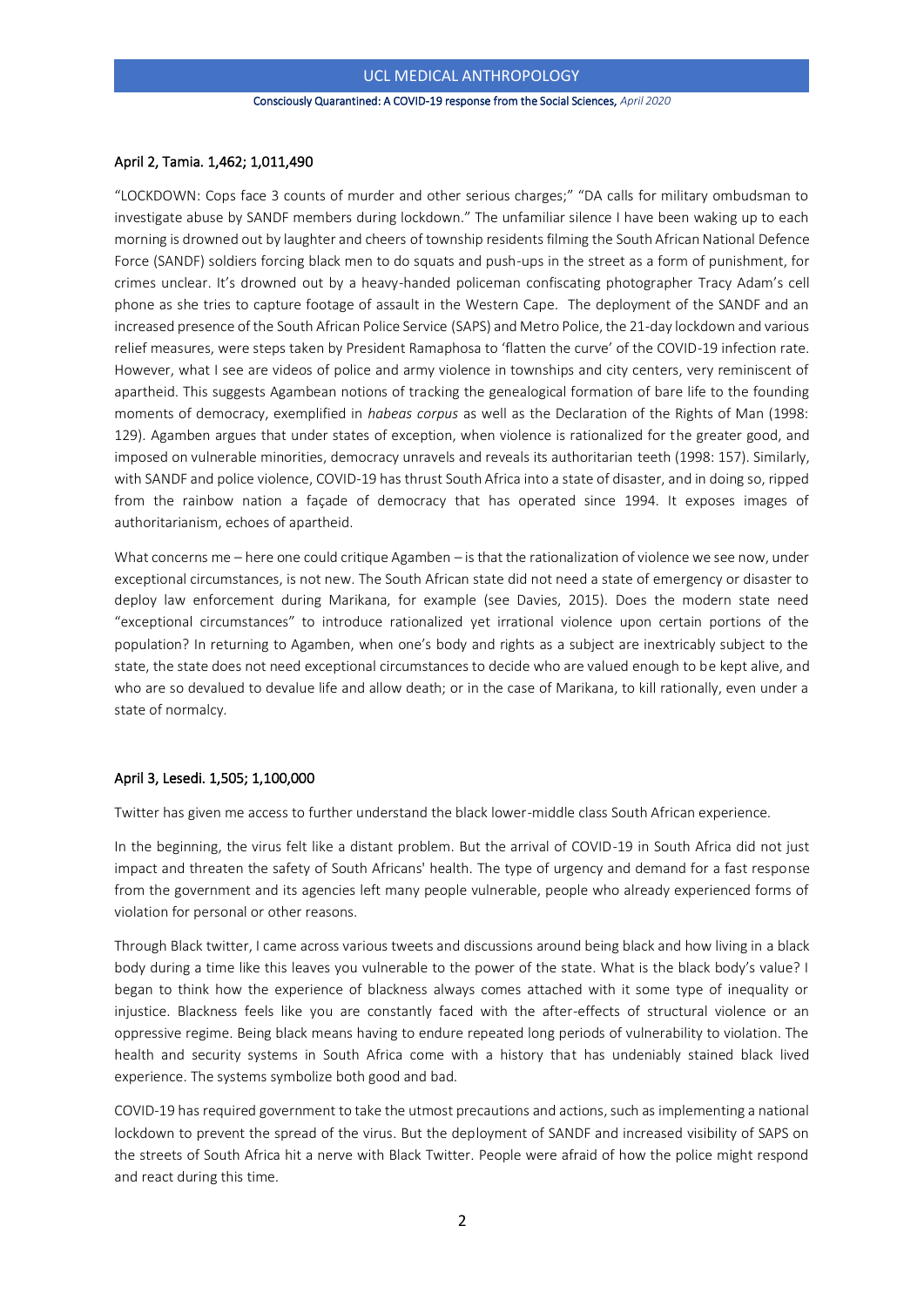#### Consciously Quarantined: A COVID-19 response from the Social Sciences, *April 2020*



*Soldier ensuring that social distance is practiced by SASSA grant holders, Thembisa, 1 April 2020. Photo: Luntu Ndandze, Freelance photographer*

Many tweets shamed the government and the SAPS for its quick response to COVID-19, while persistently ignoring gender-based violence, rape and murder in the country. There is a difference in the type of policing experienced in low income areas such as the nation's townships and policing in South Africa's suburbia. How black South Africans view and experience protection services is not clean cut. What does this really mean for protection services and vulnerable bodies? Is the black narrative and experience of law enforcement ever going to change?

## March 16, Elinor. 202; 272,000

President Ramaphosa declared a national State of Disaster on Sunday, March 15. During his address he announced that ports of entry would close and that both domestic and international travel should be limited (Ramaphosa 2020). I watched from my dorm at the university while texting with a group of fellow international postgraduates. The next day classes were cancelled and those of us living on campus were asked to stay indoors. While we waited for further direction from Wits, we learned that the University of Cape Town had closed a week ahead of its planned break and was evacuating its residences in response to the outbreak. Confirmed cases of COVID-19 in South Africa climbed to 62. Confirmation arrived late Monday evening - Wits too was closing and emptying its residences by the end of the day Thursday. Suddenly, everything hit home. The reality of the epidemic had been lurking for weeks, but I felt suddenly, forcibly exposed, facing eviction with no local support system outside my department. On Tuesday, as I ran around campus and petitioned for alternate housing, cases climbed to 85 including the first confirmed local transmissions. Over the next few days as the health risk grew, international students were asked to justify their need for housing to multiple rapidly changing 'point people.' We were often turned away because meetings were underway to determine what answers to give us. Everything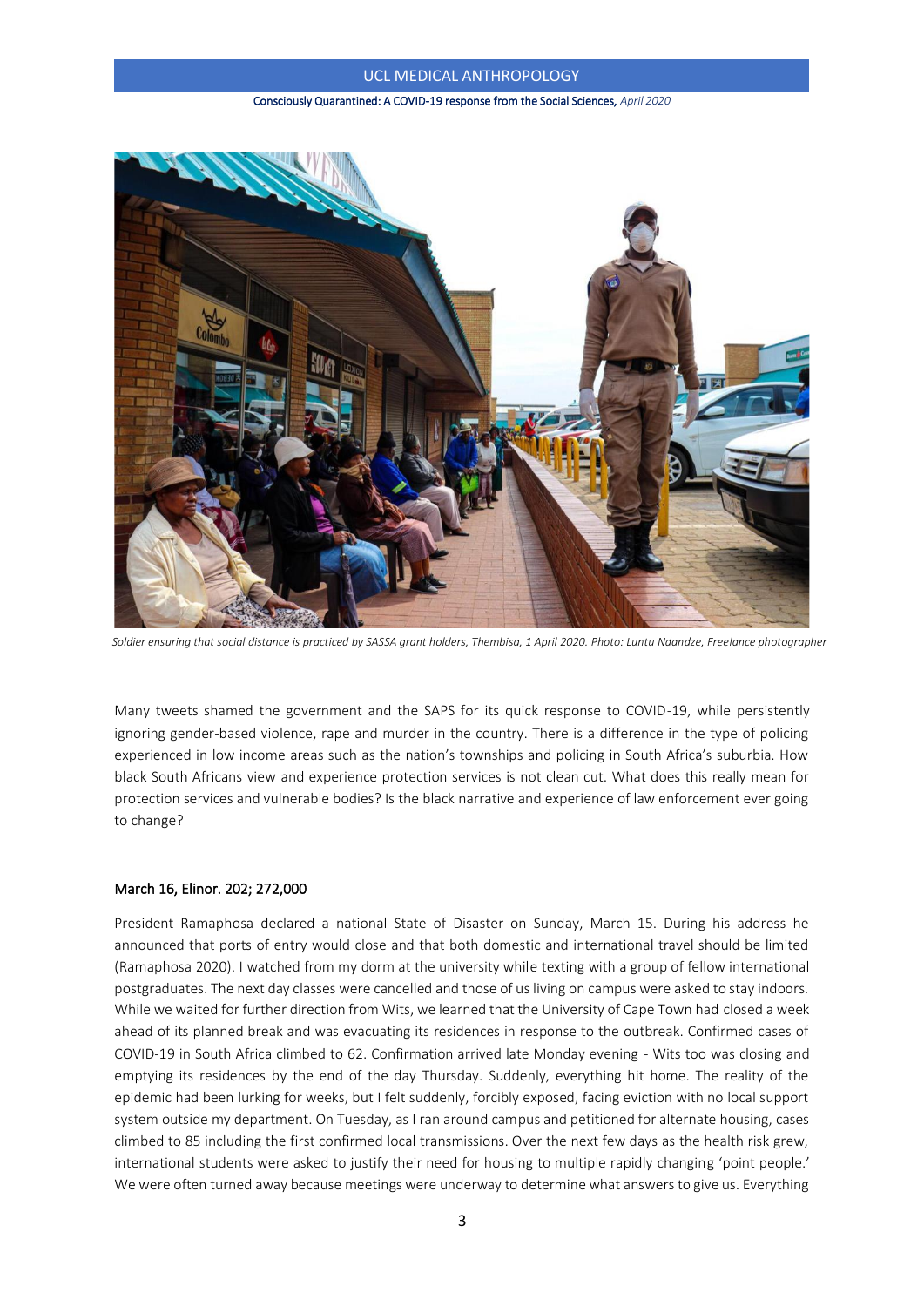#### Consciously Quarantined: A COVID-19 response from the Social Sciences, *April 2020*

was moving so quickly that it seemed my mere presence became a problem; it felt that supporting me through what was a very trying time, even without housing uncertainty, was less important than removing me from my flat. Eventually a small number of us were told that the university would arrange something off campus rather than expecting us to return to more infectious home countries. This left students from African nations, where there were fewer infections, in limbo. Thursday dawned with a stern written reminder to vacate the premises. I still lacked direction on where to go, when, or how. Cases climbed to 150.

We are living through a strange moment in history. Global focus is understandably on the number of infections, number of lives lost, impact to economies worldwide, and loss of livelihood. But it feels important to remember that the mental health and wellbeing of workers, students, migrant populations and citizens need to be weighed by administrators along with physical risks of exposure, even during a pandemic. On Friday March 20, cases in South Africa stand at 202, but the impact reaches far beyond that.

### April 3, Lucy. 1,505; 1,100,000

On 5 March 2020, the first COVID-19 case was announced in South Africa. Social media -- Twitter, Facebook, WhatsApp chain messages -- were flooded with humour. The #CoronaVirusChallenge had us craft ad-hoc protection gear out of underwear, tissues and so on. But responses were mixed: extreme and irrational panic and stress, a minimization of the virus in jokes and memes; both preyed on fake news. This brought to mind lack of knowledge about this virus, as people tried to make sense of the information they received from all sources and social media platforms. The Department of Health advised individuals to ignore news from unreliable sources and social media platforms, to pay attention only to statistics released by the Minister of Health.

The World Health Organization (WHO 2020) declared COVID-19 a global pandemic, the first caused by a coronavirus, as cases increased and the death toll climbed. In South Africa people started questioning the real statistics against those who tested positive, as the number of confirmed cases increased daily; some were asking: is this a flu test or COVID-19 test? Followed by the national lockdown, the fear, conspiracy theories, myth, and rumours increased across social media. Media platforms were flooded with discussions, debates and disputing developments, and conspiracy theories and rumours went viral (cf. Inayat 2020). People disputed the statistics as numbers are increasing daily,

People began reporting on social media that they stood to lose their jobs; others posted their retrenchment letters. This caused panic, leading to more conspiracy theories and rumours that the national lockdown is likely to be extended. From early March, the temperature of social media shifted from humour to excessive fear, as the numbers of positive cases and deaths increased. On 2 April evening, the Minister of Health, Dr. Zweli Mkhize, announced 1462 COVID-19 confirmed cases and five deaths (two additional deaths being confirmed). This is one of the hardest times that we have faced, as people live in fear of dying or losing their loved ones to this virus.

#### March 28, Edna. 1,187; 660,700

The lockdown is *"*necessary to fundamentally disrupt the chain of transmission."These were President Ramaphosa's words as he declared 21 days lockdown in South Africa. The key messages that accompanied the lockdown were "Stay Home," "Self-Quarantine," "Self-Isolate," as had already happening in other countries. As I sat in my bedroom on the second day of the Lockdown, I could see police cars patrolling my neighbourhood, ensuring all measures were adhered to by citizens. The question that rung in my mind was whether social distancing, self-isolation or quarantine were applicable in a South African context, where the majority of people live together in overcrowded neighbourhoods? Historically, the apartheid regime segregated people along racial lines. Most Black South Africans still live in racially segregated townships that are low-income, geographically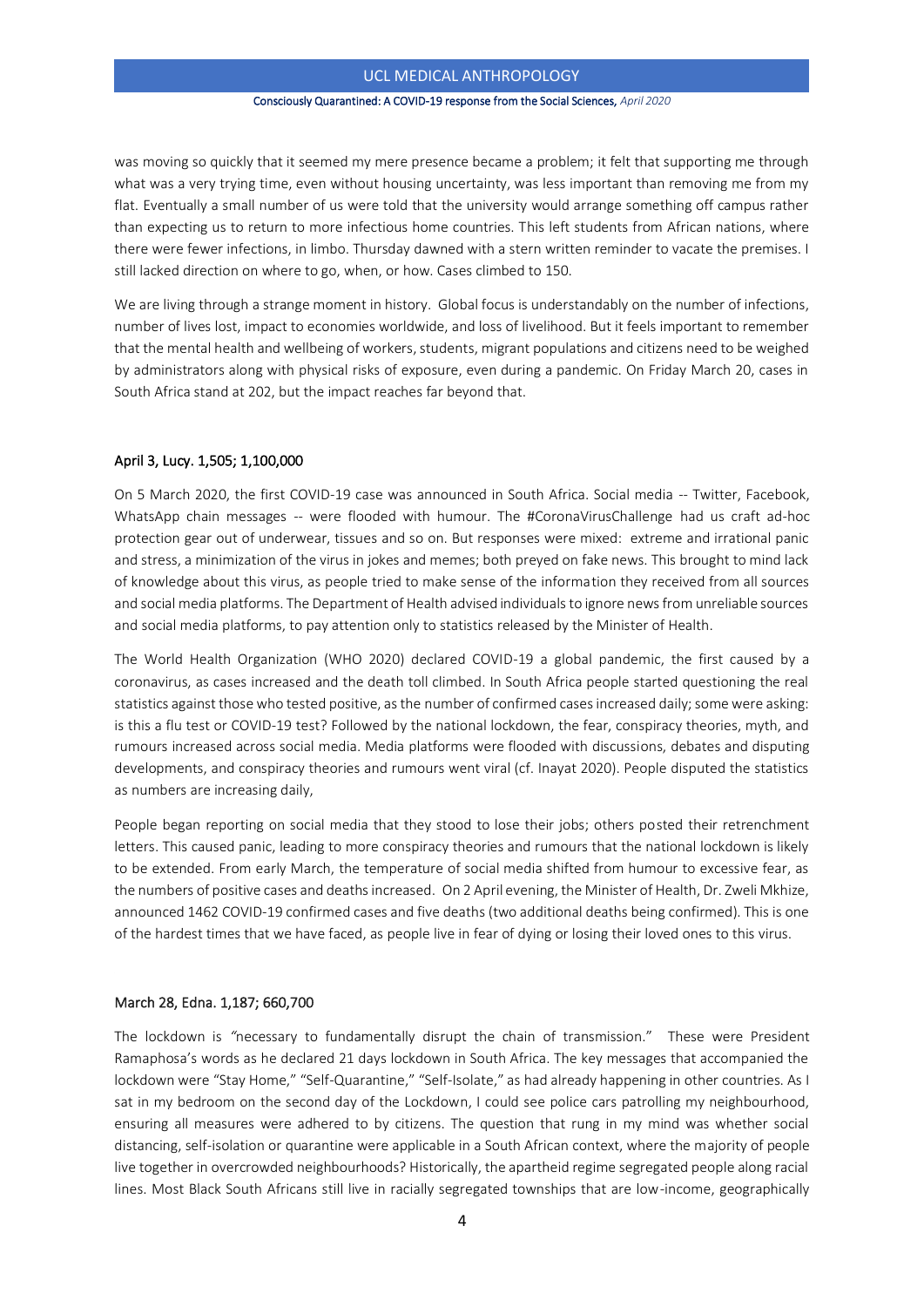#### Consciously Quarantined: A COVID-19 response from the Social Sciences, *April 2020*

divided, densely populated, and transient. This has been described elsewhere as structural vulnerability (Quesada et al. 2012), where poor people have limited access to basic needs including food, medical care and proper housing. Many black South Africans live in low-income neighbourhoods that are overcrowded, in households with limited shared spaces for cooking, bathing and sleeping. Most households are inhabited by extended family members – an average of seven people live together – including the elderly people who are at higher risk of Covid-19. This makes control of most infectious diseases complex (Nkosi et al., 2019).

Self-quarantine has been recommended for 14 days. This entails observing hygiene and washing hands frequently with soap, not sharing towels and utensils, and staying at least 6 feet away from other people. But are these measures applicable or feasible in households with limited spaces? While rich or middle-class citizens may be able to observe all these measures, what about poor people living in overcrowded spaces in South Africa? Th[e](https://www.cdc.gov/coronavirus/2019-ncov/hcp/guidance-prevent-spread.html) [Centres for Disease Control and Prevention recommends,](https://www.cdc.gov/coronavirus/2019-ncov/hcp/guidance-prevent-spread.html) that in case of exposure, the person must use a separate bathroom, wear a mask and frequently wash their hands. However, a lot remains untold on what should happen when there are not enough spaces to self-isolate or quarantine. The South African Government should think and act fast to create more physical spaces: unused hotels, schools, or closed down churches could form public protected physical spaces for self-isolation, quarantine and even treatment camps.

#### March 21, Erma. 240; 304,400

The rain poured heavily as we parked our car outside the hospital emergency department in Pretoria, comforting our young daughter who had been in agonizing pain from an ear infection. Nervous, we had been pushed to break our self-imposed quarantine since our daughter had been tested for COVID-19 due to an extremely high fever. It had been over 24 hours since the test was administered but backlogs delayed the results. Though the fever had seemingly disappeared, the wait for the test results was agonizing. We alerted the hospital to our situation; unknown COVID-19 status, not presenting symptoms. This predicament was unexpected, and it appeared to cause confusion among hospital staff as to the appropriate course of action. After several exchanges over the phone with several staff members who asked a barrage of questions, among them the standard travel and contact with COVID-19 patient-related questions, they reluctantly decided that we would have our consultation in our car.

As we waited to be seen, the absurdity of the situation became increasingly apparent. In these times of uncertainty, the consensus was that a fever equalled COVID-19 until further notice. We found ourselves in a state of diagnostic limbo as a result, with overlapping symptoms complicating diagnosis and intervention.

It had been two weeks and 240 confirmed cases since COVID-19 made landfall in South Africa. Anxieties grew as we all contemplated the continent's lack of preparedness, and rumours of an impending countrywide lockdown circulated the web. A national panic ensued. Products like hand sanitiser sold out everywhere, fuelling the sense of alarm already heavy in the air.

We watched two people emerge from a large door. Clad in protective gloves, masks and plastic gowns, all that was visible of their faces were eyes protected behind safety goggles, and tufts of hair sticking out from underneath their surgical caps. The doctor took a temperature reading through an open car door and breathed a sigh of relief as she saw it was normal. The pain was typical of ear infections and our previously prescribed medication was simply inadequate. As we drove off with our new prescription, it occurred to me that amid such a mammoth pandemic where every aspect of social life has been contaminated by disruption, society is bound to be confronted with absurdities and momentary suspensions, where old rules do not apply and new rules do not exist.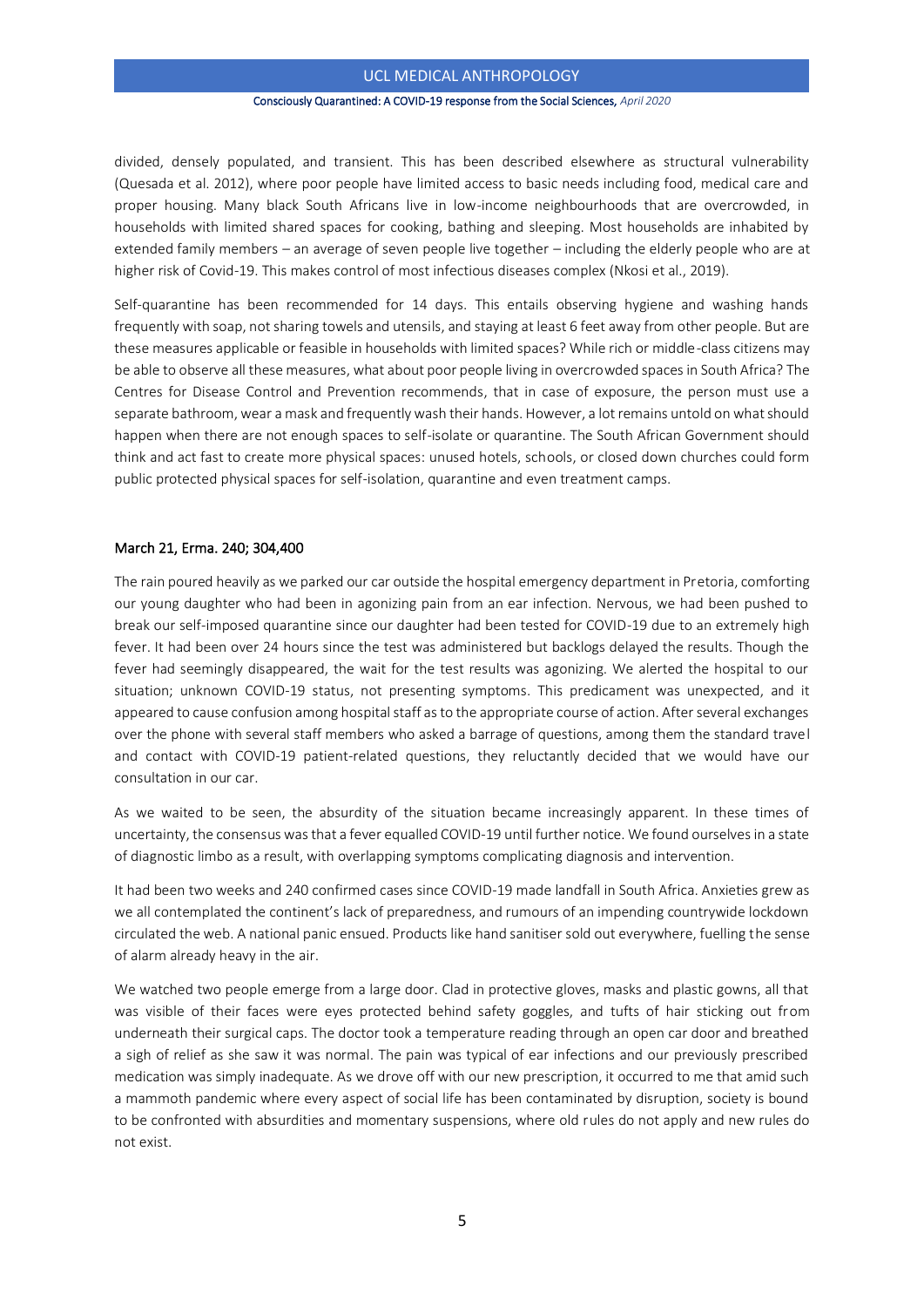### Consciously Quarantined: A COVID-19 response from the Social Sciences, *April 2020*



*COVID-19 hygiene measures in places, SASSA grant allocation, Thembisa, 1 April 2020. Photo: Luntu Ndzandze, Freelance Photographer*

#### April 3, Georgia. 1,505; 1,100,000

Silence – I keep reading this word during our Global Lockdown, in published papers, self-observations and social media when describing their surroundings. Simultaneously, our heads are spinning, our hearts are jumping, nerves are running thin, the 'money printing go *Brrrr'* as Max Keiser (2020, e1518) mimics the sounds of Governments printing money. But our surroundings, my street, remains silent.

Surreal times full of contradictions. When I open my social media and swipe, double tap and react, I observe how people are thirsty for socialising. I read a post, "some of us will walk out of this as alcoholics, others as professional cooks." This got me thinking about the privilege of such a concern, but also loneliness and abandonment. That socialising and spending time with others is a very important part of us. When I look at online posts, the challenges and the forever going TikTok videos, I wonder: could this be part of a social copping mechanism for people's new lives during COVID-19? Just like us writing a diary entry for a journal, they are writing one for the social media cloud.

I sit at my window, hearing the rain drops hitting the pavement, a pigeon breaking the silence. I cannot remember when last a car came speeding down my street. I cling to my laptop, hoping that we will all go back to 'normal', whatever normal is - perhaps a normal where South Africa has not yet been downgraded to junk, or that America's unemployment applications are not at 6.6 million (Brand 2020), or that Italy has enough beds both above and underground. A normal when fake masks are not distributed and countries have enough testing kits.

Counting things up can go on. Keeping my eyes shut and my ears closed, however, won't change the fact that the world, the financial markets and the social world will never be the same. For now, I remain fascinated by the sound waves that a pigeon makes when everything around it is silent. SILENCE, please.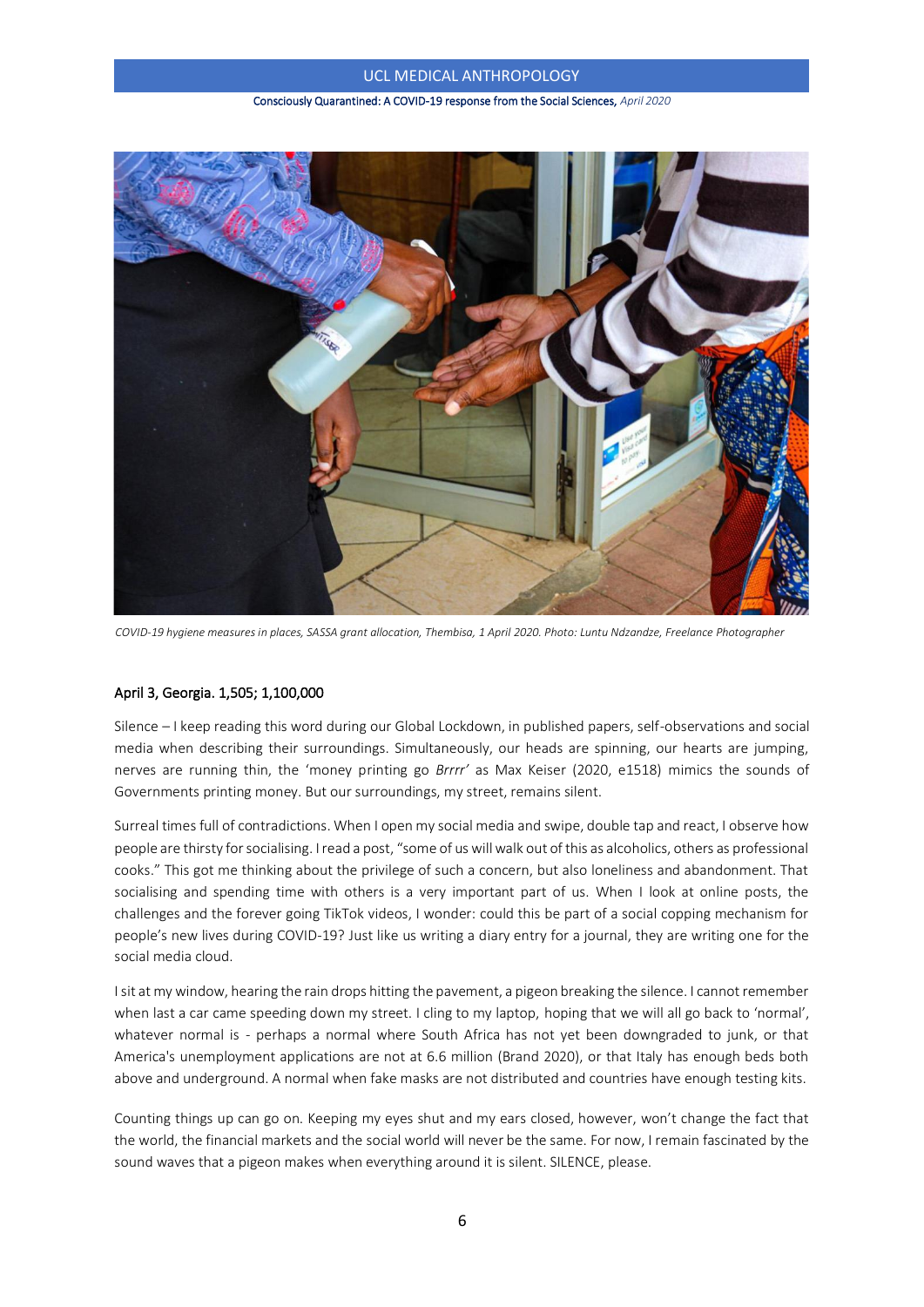#### Consciously Quarantined: A COVID-19 response from the Social Sciences, *April 2020*

## April 3, Dezz. 1,505; 1,100,000

It is a cold Friday afternoon in Sunnyside, Pretoria. The place has never been so quiet. With not even a single vendor on site, the streets have never been so empty. Well known to be a very busy place, Sunnyside looks and feels very different since the official 21-day lockdown began. I can actually hear the rain falling down; we're not used to this in Sunnyside. Typically, on a Friday afternoon, or on any day, there's a lot of noise and movement; there's literally someone selling something at every corner along with various stores offering different services. Taxis hoot, children scream and play around, people talk and whistle. With moving cars, silence is uncommon. The noise carries on right through the night with loud music from taverns and clubs taking over into the early hours of the morning. As that stops, the sounds of hooting taxis take over again. It became quieter as the first COVID-19 cases were reported; it has completely stopped since the lockdown. There's hardly any movement. The streets are empty; no-one, not even beggars, are walking around unless to U-Save and Spar for food, or to Sasol garage.

People seem to have been unified by COVID-19, a lot of obedience and respect is shown. This is pleasantly strange: one would expect that the response would be the same as for the xenophobic attacks that we've previously experienced, with violence, vandalism and disobedience. Instead, the opposite is happening. People are responding positively and collaboratively regardless of their race, age, gender and nationality. People are complying with the rules and although that's not the norm here, it is reassuring given the negativity regarding COVID-19. There are police cars patrolling the area and once in a while one can hear the siren noises as they scare people off or stop a car. But violence as far as I know. I appreciate the peace.

We are living through an incredible moment globally. The situation is volatile: nothing is definitive at this point and daily are world is reshaped. Questions from the present are deflected into the future—how will our society look post-pandemic? How does this moment shape what we know to be democracy and wellbeing? What does this say about the values we place on certain bodies under our current state? How does the pandemic affect private realms and familial relationships in the long term? We are in constant dialogue with the spaces we find ourselves in and the pandemic with which we live. We have been thrust into a monumental occurrence, for which we have no script.

## REFERENCES

Agamben, G. 1998. "The Camp as a Biological Paradigm of the Modern." In *Homo Sacer: Sovereign Power and Bare Life*, 119-189. Stanford, CA: Stanford University Press.

Anayat, A. 2020. The COVID-19 Pandemic Making Sense of Rumor and Fear: Medical Anthropology, DOI:10.1080./01459740.2020.1745481

Brand, Katrin. 2020. "Plötzlich Ein Bisschen Sozialstaat". *Tagesschau* [https://www.tagesschau.de/ausland/corona-arbeitslose-usa-101.html.](https://www.tagesschau.de/ausland/corona-arbeitslose-usa-101.html)

Davies, N. 2015. *The Guardian.* May 19. Accessed April 2, 2020. [https://www.theguardian.com/world/2015/may/19/marikana-massacre](https://www.theguardian.com/world/2015/may/19/marikana-massacre-untold-story-strike-leader-died-workers-rights)[untold-story-strike-leader-died-workers-rights.](https://www.theguardian.com/world/2015/may/19/marikana-massacre-untold-story-strike-leader-died-workers-rights)

Head, Tom. 2020. *The South African.* March 30. Accessed April 2, 2020. [https://www.thesouthafrican.com/news/sandf-soldiers-slammed](https://www.thesouthafrican.com/news/sandf-soldiers-slammed-for-giving-citizens-humiliating-punishments/)[for-giving-citizens-humiliating-punishments/.](https://www.thesouthafrican.com/news/sandf-soldiers-slammed-for-giving-citizens-humiliating-punishments/)

Nkosi, V., Haman, T., Naicker, N., & Mathee, A. (2019). Overcrowding and health in two impoverished suburbs of Johannesburg, South Africa. *BMC Public Health*, *19*(1), 1–8[. https://doi.org/10.1186/s12889-019-7665-5](https://doi.org/10.1186/s12889-019-7665-5)

Quesada, J., Hart, L, Bourgois, P. (2012). Structural Vulnerability and Health: Latino Migrant Laborers in the United States. *Medical Anthropo*logy *30*(4), 339-62[. https://doi.org/10.1080/01459740.2011.576725.](https://doi.org/10.1080/01459740.2011.576725)

Ramaphosa, Cyril. 15 March 2020. "Statement by President Cyril Ramaphosa on measures to combat COVID-19 epidemic." [http://www.thepresidency.gov.za/press-statements/statement-president-cyril-ramaphosa-measures-combat-covid-19-epidemic.](http://www.thepresidency.gov.za/press-statements/statement-president-cyril-ramaphosa-measures-combat-covid-19-epidemic)